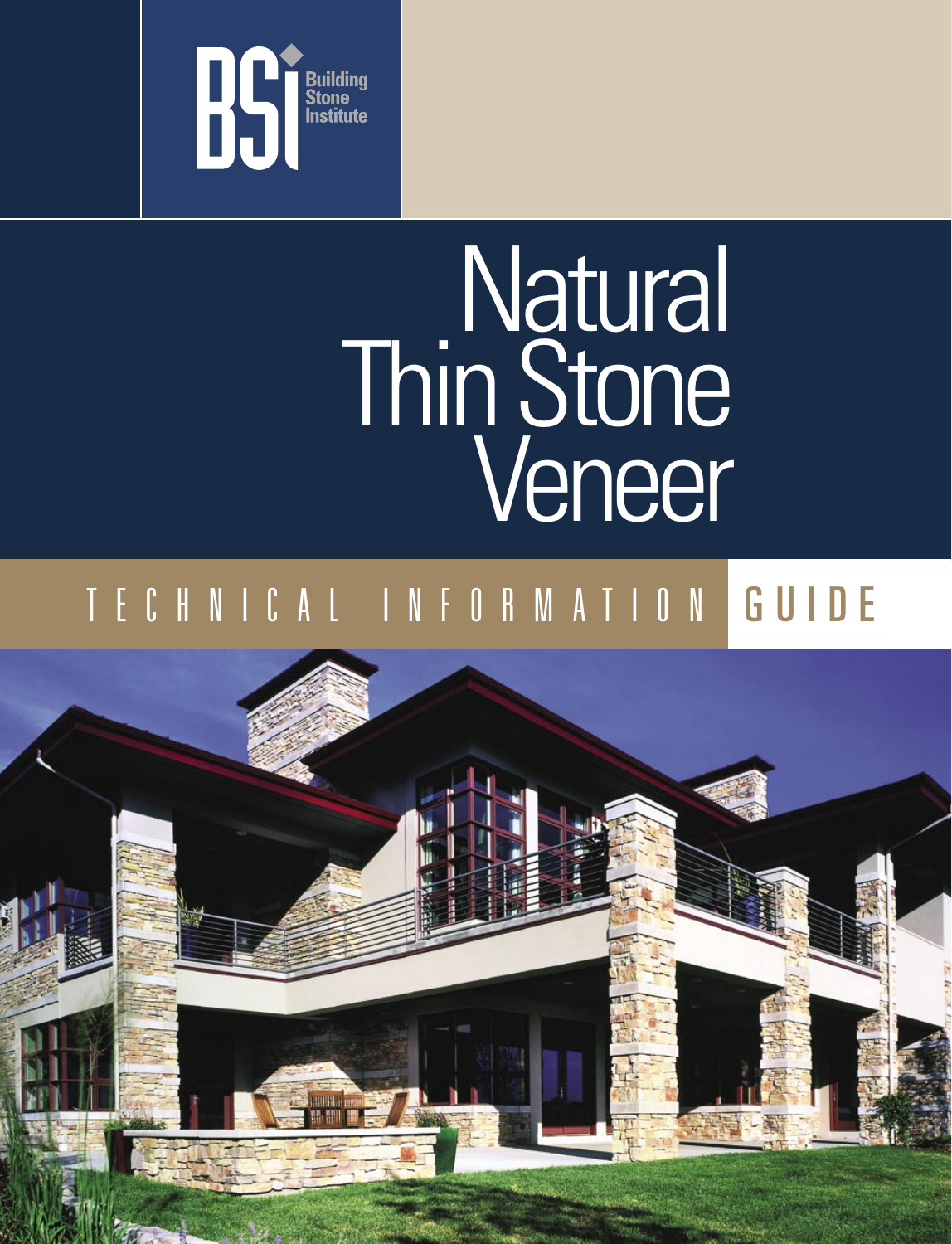## **Natural** Thin Stone Veneer









### **Preface**

 The following information was developed to provide basic guidelines for architects, engineers, and contractors regarding the installation of natural thin stone veneer. This general information brochure gives suggested guidelines; however, it does not override any local building codes.

#### **Contents**

| <b>Explanation of Natural Thin Veneer</b> 2    |
|------------------------------------------------|
| <b>Advantages of Natural Thin Veneer</b> 2     |
| <b>Product Comparison Matrix Access 2008</b>   |
| <b>Product Specification Description</b> 3     |
| <b>Stone Type</b>                              |
| Packaging                                      |
| <b>Quality Criteria</b>                        |
| Usage                                          |
| <b>Technical Data</b>                          |
| Waterproofing Procedures Materian Material 14  |
| <b>Moisture Control</b>                        |
| Flashing                                       |
| Caulk                                          |
| Metal Lath                                     |
| <b>General Surface Preparation Access 2006</b> |
| <b>Concrete Block or Brick</b>                 |
| <b>Framed Exterior Wall</b>                    |
|                                                |
| <b>Type Mortar</b>                             |
| <b>Bonding Agent</b>                           |
| Setting Natural Thin Stone Veneer              |
| <b>Maintenance</b><br>$6\phantom{1}$           |
| Cleaning                                       |
| Sealing (optional)                             |
|                                                |
| <b>Availability</b>                            |
| Cost                                           |
| Sources                                        |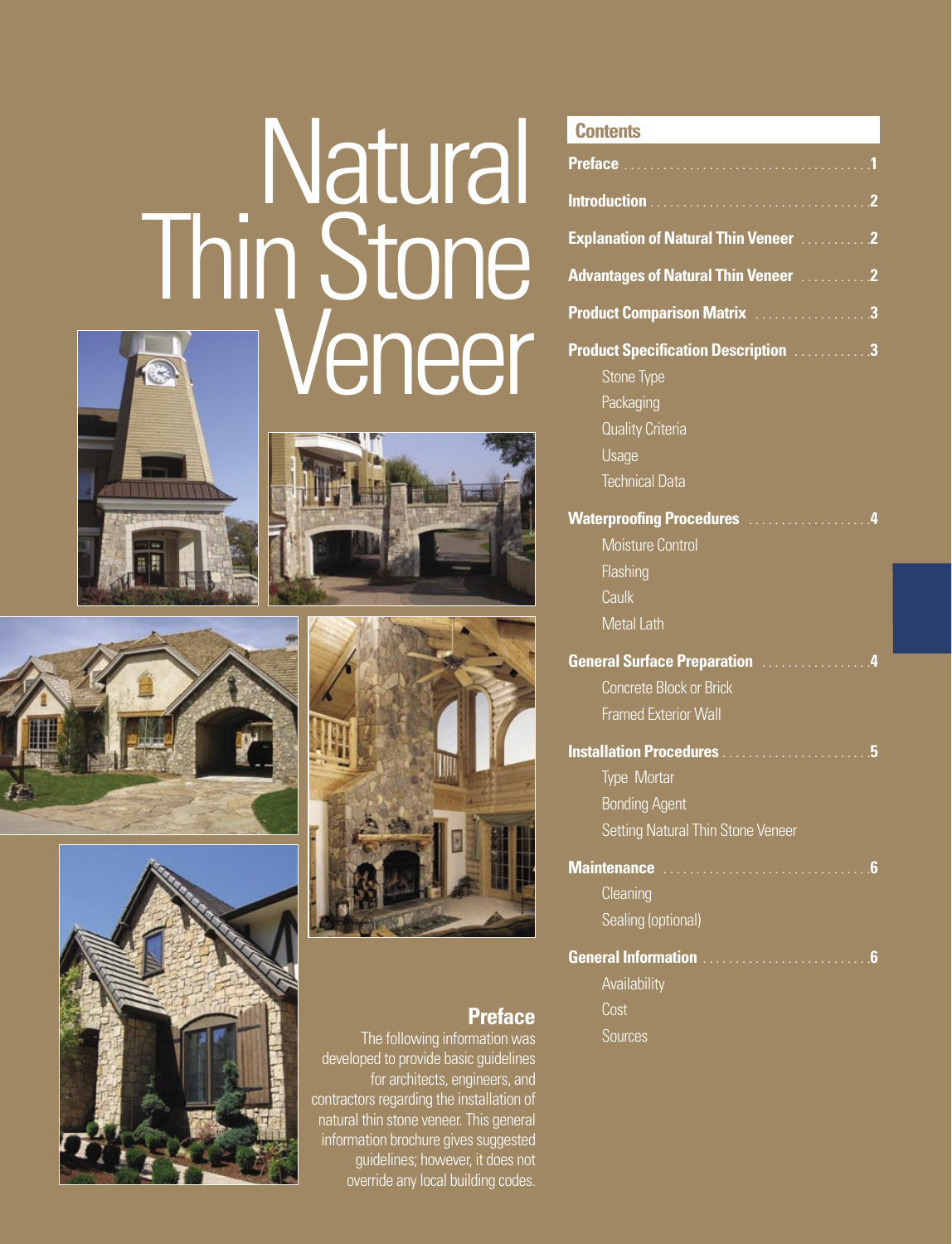#### **Introduction**

Stone has been used for thousands of years. Since ancient times, natural stone has been an enduring symbol of wealth, beauty, and sheer magnificence.

 Natural Thin Stone Veneer has been fabricated for many years. Recently, machinery (by a variety of manufacturers) has evolved to cut natural full dimensional stone to natural thin stone veneer (nominal 1-1/4 inch thickness). The machinery can also cut 90 degree corners which are used for corner applications, concealing the true thickness of the stone. The results? Natural Thin Stone Veneer weighs less than full thickness veneer thanks to the thin cut. The lightweight pieces help reduce production, shipping, and construction costs. In addition, Natural Thin Stone Veneer can be installed without footings or ledges and adheres to concrete, plywood, paneling, drywall, and even metal.

 Most consumers prefer natural stone over "man-made cast concrete" materials, which is why Natural Thin Stone Veneer is becoming so popular in the marketplace.



#### **Explanation of Natural Thin Stone Veneer**

**Full Dimensional Stone** = 3 - 5 inches depth & 40 - 73 lbs./sq ft **Natural Thin Veneer** = 1-1/4 nominal inch (generally), 15 lbs./sq ft or less

- In order to be considered a Natural Thin Veneer, the weight of the stone needs to be less than 15 lbs/sq foot as described in the 1997 Uniform Building Code.
- In order for this to be accomplished, the stone (pictured above) needs to be a nominal 1-1/4 inches thick.
- $\blacksquare$  The thicknesses of other types of stone may vary depending on the density of the stone.
- Natural Thin Veneer is typically less than 1/2 (or more) the thickness of Full Thickness Veneer.
- **In addition, the weight of Natural Thin Veneer can be just a fraction of Full Thickness Veneer, sometimes** 75% less.

#### **Advantages of Natural Thin Stone Veneer**

- **Freeze/Thaw Cycle**
- Shapes/textures
- $\Box$  Consistency in manufacturing process = meets weight requirements
- **Nariety**
- **Durability**
- **Low maintenance**
- **Many sources**
- If it's the real thing others trying to imitate look and feel
- **Non-patterned**
- $\blacksquare$  Customized without sacrificing look/quality
- $\blacksquare$  Available in all Natural Stone limestone, granite, bluestone, sandstone, mica and others
- $\blacksquare$  No support ledge required ideal for remodeling projects
- Can be applied directly over brick and other rigid structures
- $\blacksquare$  Interior applications work very well. The use of Natural Thin Stone veneer in a remodeling job can add tremendous value to a project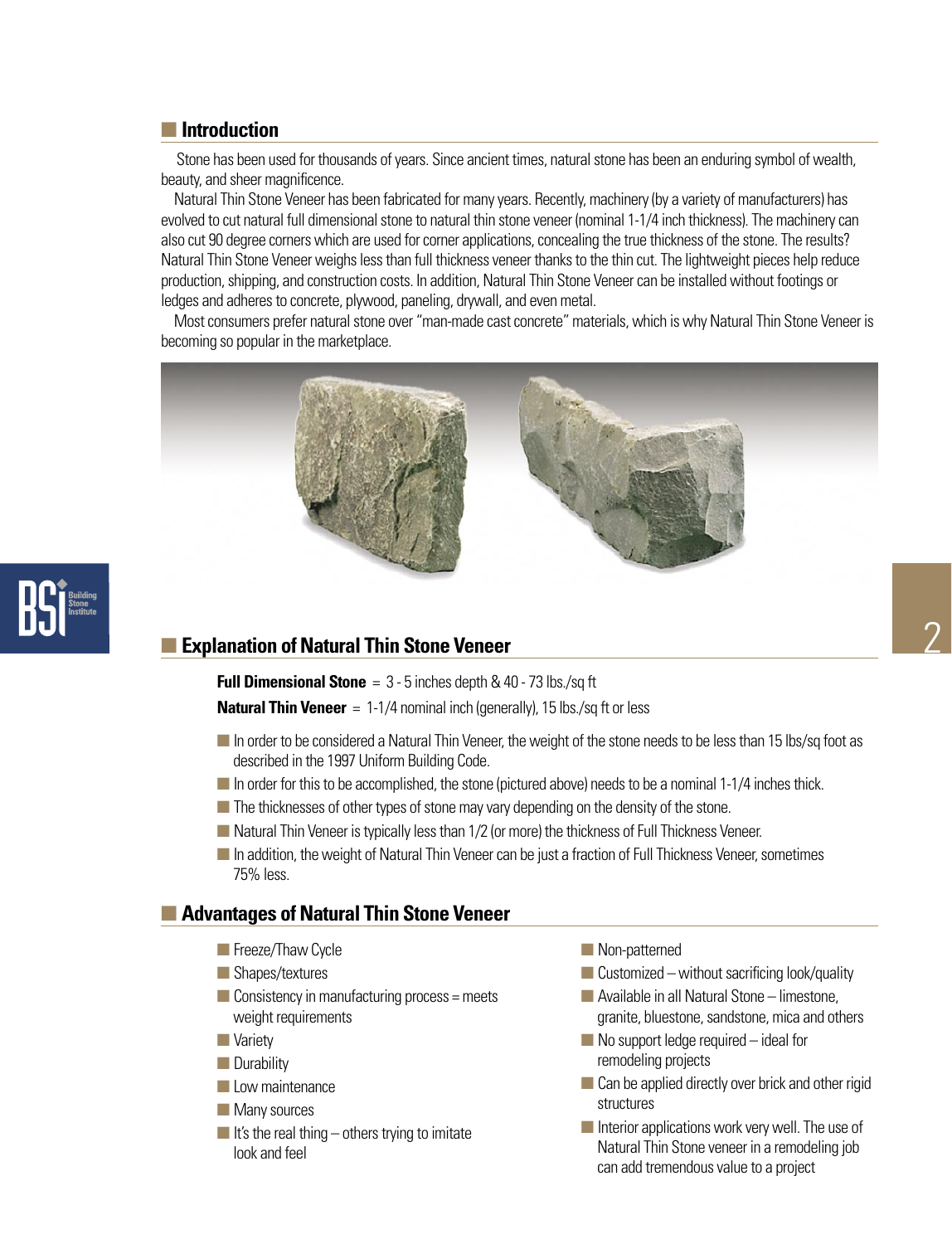#### **Product Comparison Matrix**

| <b>Characteristics</b>                | <b>Natural Thin Veneer</b>                            | <b>Full Thickness Veneer</b>                          | <b>Man-Made/Concrete Veneer</b>                                 |
|---------------------------------------|-------------------------------------------------------|-------------------------------------------------------|-----------------------------------------------------------------|
| <b>Color Availability</b>             | Natural tones and hues,<br>no unnatural reproductions | Natural tones and hues.<br>no unnatural reproductions | Predictable manufactured colors<br>Unpredictable consistency    |
| <b>Material</b><br><b>Composition</b> | Entirely natural stone                                | Entirely natural stone                                | Cement, oxide colors, various<br>aggregates and other chemicals |
| Long-Lasting/<br><b>Durability</b>    | New application of<br>proven material                 | Proven over centuries                                 | Short history, warranties are<br>needed to promote product      |
| <b>Design Flexibility</b>             | Allows creative and<br>custom patterns                | Allows creative and<br>custom patterns                | Defined and predictable patterns<br>Limited to number of molds  |
| <b>Product Availability</b>           | Abundant                                              | Abundant                                              | Limited to cement and<br>geographic availability                |
| Color                                 | Maintained throughout life<br>of product              | Maintained throughout life<br>of product              | Prone to fading over time                                       |

#### **Product Specification Description**

#### **Stone Type**

 Natural Thin Stone Veneer is to be 100% natural quarried stone. No concrete composite stone is to be accepted. Stone is to be sound type and is recommended to be tested to ATSM specifications. It is also recommended that this material be packaged carefully in boxes or on pallets, stored off the ground and protected from the elements.

#### **Packaging**

 Consider that packaging by different fabricators varies from waxed cardboard containers, wooden pallets with wire wrapping, to wooden crates. The thin stone product is to be packaged in a durable non-staining, protective packaging designed to minimize damage to products during shipping and outdoor storage. The name of the product should be identified on each package of product.

#### **Quality Criteria**

Natural Thin Stone Veneer should meet minimum quality standards as follows:

- Thickness range: 3/4" minimum to 1-1/2" maximum
- Weight per square foot: Stone should weigh no more than 15 lbs per square foot for the thickest stone.
- *Natural Formation:* No open seams or starts or cracks. No high percentages of rusting or oxidizing minerals which may cause excess staining and bleeding after installation.
- Face area: Minimum 1/8 sq. ft. per face with minimum dimension of 2" in any direction.
- Corner stones: Minimum of 3" length on return on any exposed side of corner stones.
- Tests: Meets or exceeds required ASTM testing levels for absorption, compressive strength, and flexural strength for the appropriate geological stone type.

#### **Usage**

 Natural Thin Stone Veneer is fabricated to offer the original beauty that only natural stone can provide but is designed for a lightweight non-structural installation. A support ledge is not needed for a successful installation, provided the natural thin stone veneer weight is 15 lbs. per square foot or less.

#### **Technical Data**

 Product information and testing data should be requested and obtained from the product manufacturer. Contact BSI for manufacturers and distributors in your area.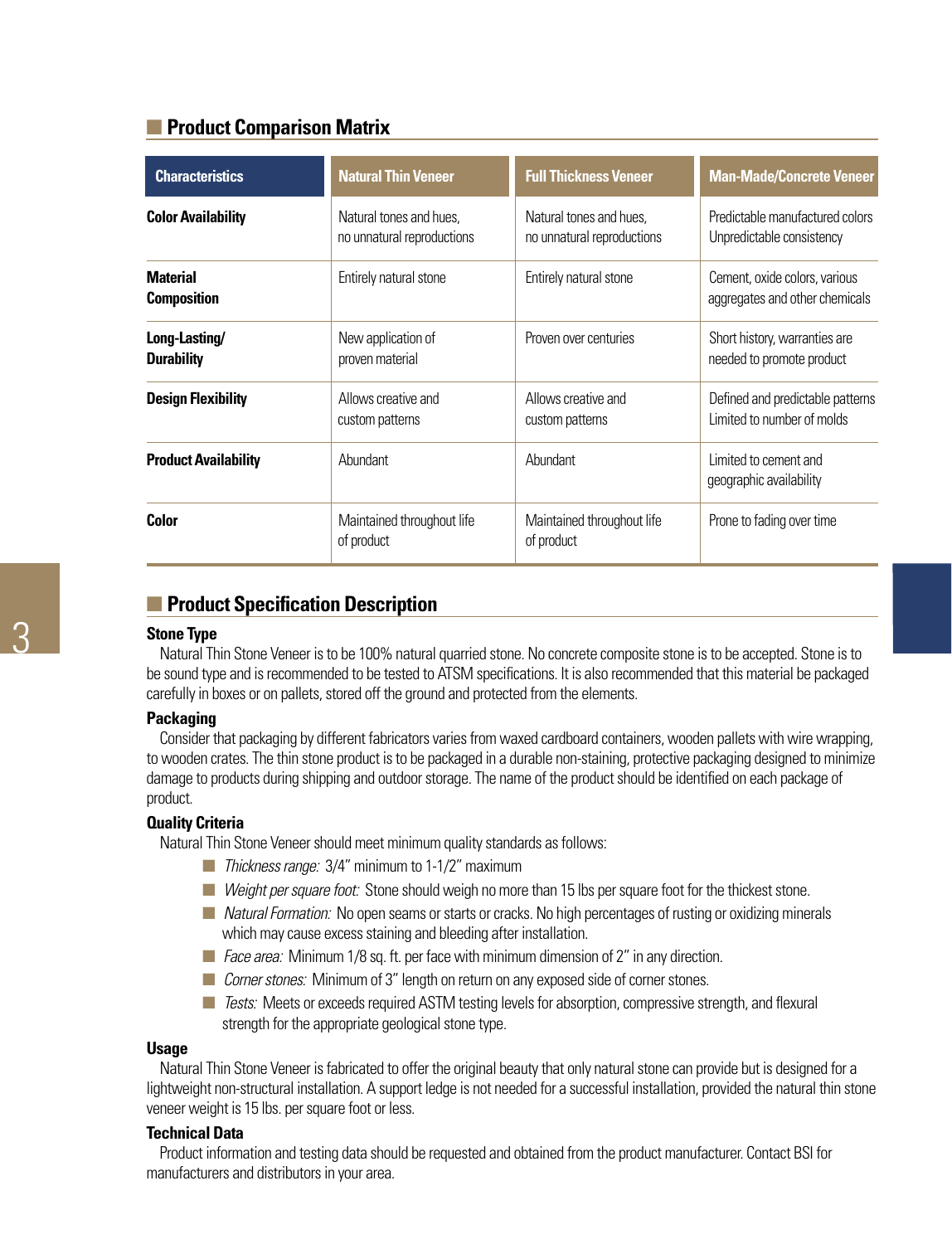#### **Waterproofing Procedures**

Listed below are general procedures used to waterproof areas before the installation of Natural Thin Stone Veneer. Waterproofing is an extremely important process which must meet or exceed all local building codes and BSI recommends that a highly qualified waterproofing company/contractor handle this portion of the installation or knowledgeable mason subcontractor adhering to industry standard.

#### **Moisture Control**

 If additional moisture control is desired, a moisture-resistant barrier can be applied to all vertical wood or moisture-sensitive backup walls. Overlap adjoining sheets of moisture barrier a minimum of 2" on horizontal joints and minimum 6" on vertical joints. It is recommended by BSI to include a weep system behind an exterior installation of Natural Full Veneer and Natural Thin Stone Veneer. Contact the BSI office or visit the Web site www.buildingstoneinstitute.org for further weep system information.

#### **Flashing**

 It is important to provide a weather shield, flashing, or caulk at all material transition points and at all areas that could lead to possible moisture penetration, including but not limited to all window and door openings, electrical outlets, electrical fixtures and plumbing fixtures. It is important to follow manufacturers specifications for correct installations. Flashing needs to be applied under water tables and sills, and the base of walls where this veneer meets a brick or other ledge.

#### **Caulk**

 Cut paper-backed lath as close as possible around electrical outlets, and then caulk between the outlet and the lath. Apply silicone caulk to the sides of all windows and doorways. Caulk all joints which occur between thin stone veneer and dissimilar materials like wood, glass, vinyl, and also at all control and movement joints which occur in the structure. Use backer rods in caulked control joints to allow for proper joint movement during expansion and contraction.

#### **General Surface Preparation**

If there is a chemical film on the wall it needs to be removed. In many instances the film may be removed with sandblasting or etching with masonry detergents. The use of acid to remove the film is also a consideration however, in all cases you should check with the manufacturer of the product(s) to make sure it will not damage the underlying surface. The removal process will also make the wall surface less smooth which will aid in the installation process.

#### **Concrete Block or Brick**

 Natural Thin Stone veneer can be applied directly to any new or existing concrete block or brick surface. (Fig. 1) It is important to make sure that the existing surface and wall is sound and without defects, and that the surface has not been painted or sealed. In the case of a poured concrete wall, all form release chemicals should be either sandblasted or removed with a masonry detergent before the application of the natural thin stone veneer.

#### **Framed Exterior Walls**

 For exterior walls a non-corrosive paper-backed lath is applied (see waterproofing instructions). All wood surfaces require the application of non-corrosive wire lath and a setting mix (between 1/2" - 1" thick) before applying natural thin stone veneer (Fig 2). Studs in walls are covered with exterior grade wood sheathing or cement mesh mortar units as chosen by builder. Minimum thickness of 1/2" is recommended.

#### **Metal Lath**

 For applications that involve installing paper-backed corrosion resistant wire lath: After the first piece of lath is correctly placed at the bottom of the wall, continue up the wall overlapping a minimum of 3" for each piece of lath from the bottom to the top. Wrap metal lath around and overlap at corners a minimum of 16". Use self-furring, non-corrosive, expanded metal lath, 3.4 lbs per yard weight. Use Galvanized, barbed nails (or another quality



anchor system such as galvanized screws and washers) at 6" vertical centers, in line with wall stud horizontal spacing. Place nails in furring groove or dimples to preserve 1/4" furring away from wall of metal lath. Overlap horizontal joints of lath a minimum of 1" and vertical joints a minimum of 1". A paper-backed metal lath can be utilized to avoid the need for a separate moisture control barrier being applied prior to the metal lath.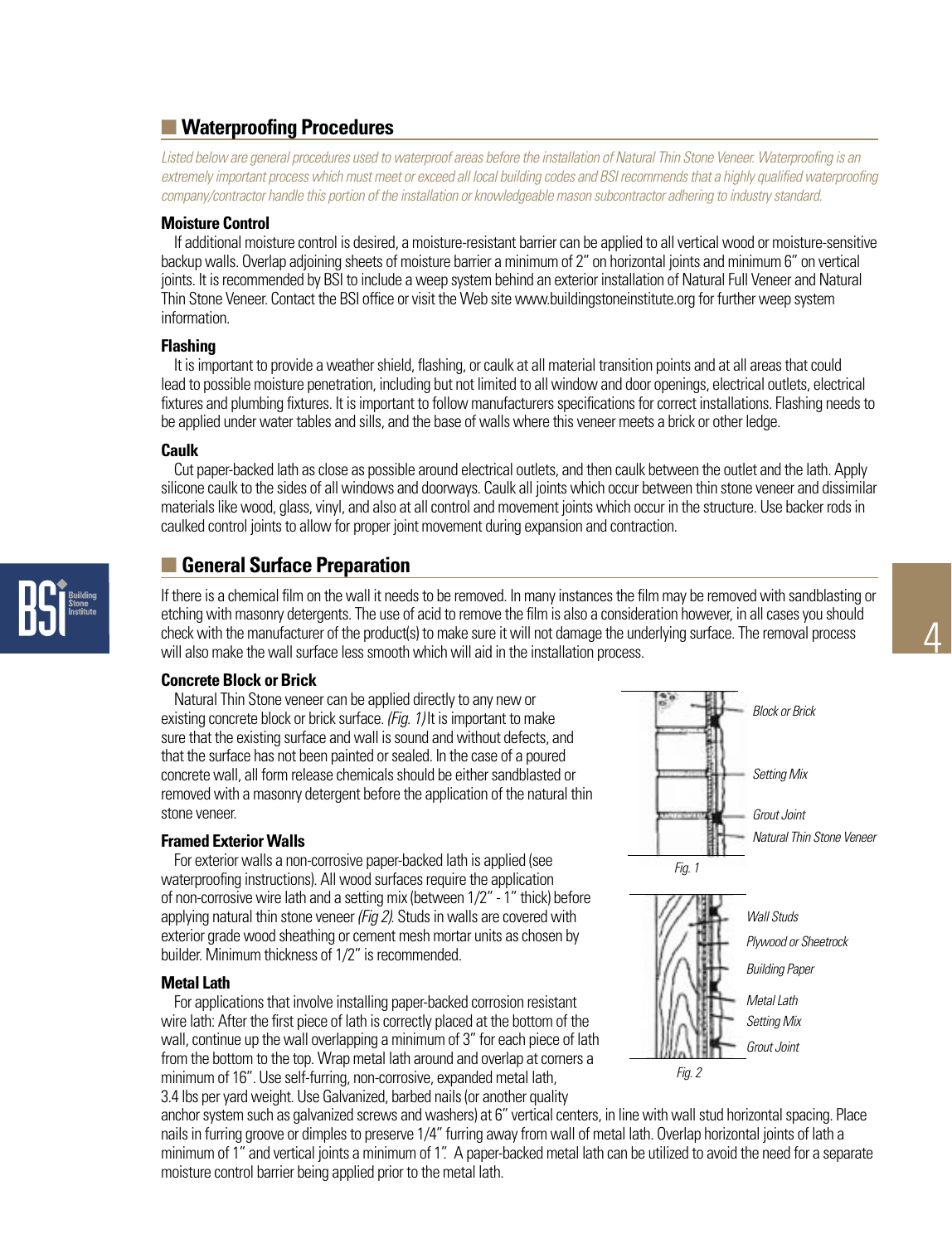#### **Installation Procedures**

#### **Mortar Type**

 Type N or S mortar is used for installing Natural Thin Stone Veneer depending upon the type of stone being installed. Check with producer for a recommendation.

#### **Bonding Admixtures**

 The use of a bonding admixture with the mortar may be recommended to add bonding strength (check with your stone dealer for recommendation). Please refer to the selected bonding agent instructions for recommended mixture quantities. Extra care should be taken when using bonding agents since dropping can be difficult to remove once they cure. The use of an epoxy, thin set and/or construction adhesives should only be used in interior applications. Admixtures are necessary for all soffit or overhead conditions.

#### **Setting Natural Thin Stone Veneer**

Now that the metal lath and the scratch coat have been applied, installation of the natural thin stone can proceed.

- $\blacksquare$  If corner pieces are required for the application it will be best to start with the corners first. This will provide a better guide for your pattern to continue around the corner.
- Most corner pieces will have a long end and a short end. These pieces should alternate in opposite directions, as they are stacked, one upon the other.
- $\blacksquare$  The back of each stone should be covered 100% with a thickness of at least 1/2" of mortar. A bit more mortar can be added towards the center of the back of each stone.
- The stone should be pressed firmly against the scratch coat wall to ensure a sound bond.
- **Extra mortar will ooze out around the edges as each stone is set in place. This extra mortar will fill in around the** stone creating your grout joints.
- If you choose not to use this method to fill the joints, then the joints can be filled with grout using a grout bag and/or a tuck pointing tool.
- Make sure to create control and movement joints in the veneer in the same places that they exist in the structure. These control and movement joints serve to allow for the movement of the structure as it settles and moves from environmental changes. Consult a local contractor, your builder, or structural engineering professional to determine the need for these special joints.

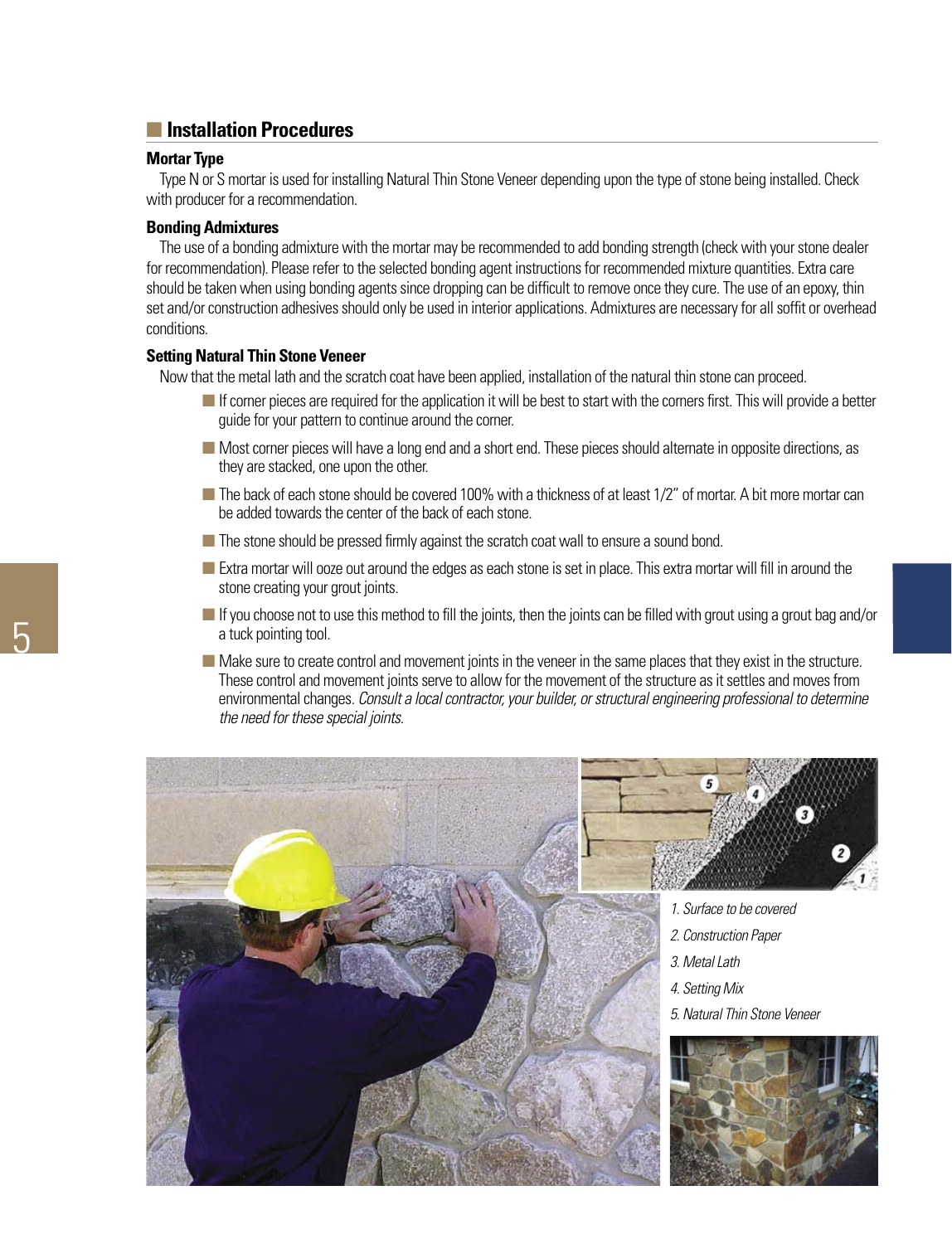#### **Maintenance**

#### **Cleaning**

 If mortar contacts the face of the stone, allow it to dry slightly and then pick the mortar from the face. If removed when very wet, the mortar can smear and cause more work later. If a bonding admixture is used in the mortar then remove the mortar as soon as possible by dry brushing and then damp sponge. Do not attempt to smear the mortar. It is suggested to wet the stonework down with water and then to apply a mild cleaning detergent with a soft bristle brush to remove any dirt or mortar smear left from the installation. DO NOT USE ANY TYPE OF ACID. Always wet the stone first before applying any cleaning solutions to prevent over-absorption of the cleaning solution, and always ask your dealer for a recommended cleaner. Cleaners perform differently and your needs will vary depending upon the stone used.

#### **Sealing (optional)**

 If a sealer is required, first check with the natural stone supplier as to a sealer that may be recommended for your stone. Topical sealers and impregnators are available for application when enhancement of the color or water repellency is required. Make sure to choose products which are not harmed by ultra-violet rays, alkali, do not yellow, and do not interfere with evaporation of moisture through the stone. Always test a small area before full application. Once sealers are applied to the stone it must be considered that re-application of the sealers will be necessary over time. Longevity varies and re-sealing times can range from 1 year to 10 years depending on the product, application, and exposure. The sealer should not be applied until the stonework and mortar has time to completely cure. EXTREMELY IMPORTANT: The installation instructions by the sealer manufacturer must be followed.

#### **General Information**

#### **Availability**

 Natural Thin Stone Veneer may be purchased from a quarry or one of their authorized dealers throughout the United States and Canada. Most dealers can also provide installation services or can recommend a qualified installation company.

#### **Cost**

 Natural Thin Stone Veneer is priced per square foot. Prices will vary in different locations due to such variables as shipping cost, installation applications, and material costs. Materials are usually packaged in certain units, like pallets or boxes, and require purchase of the entire unit. Always allow an overage (consult your stone supplier for an exact percentage) in purchasing to allow for selection of product which goes into the final installation. Cost savings on Natural Thin Stone Veneer are typically realized in the shipping and installation portion of the quote.

Therefore it is extremely important to price out the entire project from start to finish to realize the entire savings. Typically, natural thin stone processing costs are slightly higher than for full veneer, due to the added cuts and labor to make the thin stone lightweight. Cost savings are realized through lower freight costs and shortened installation times.